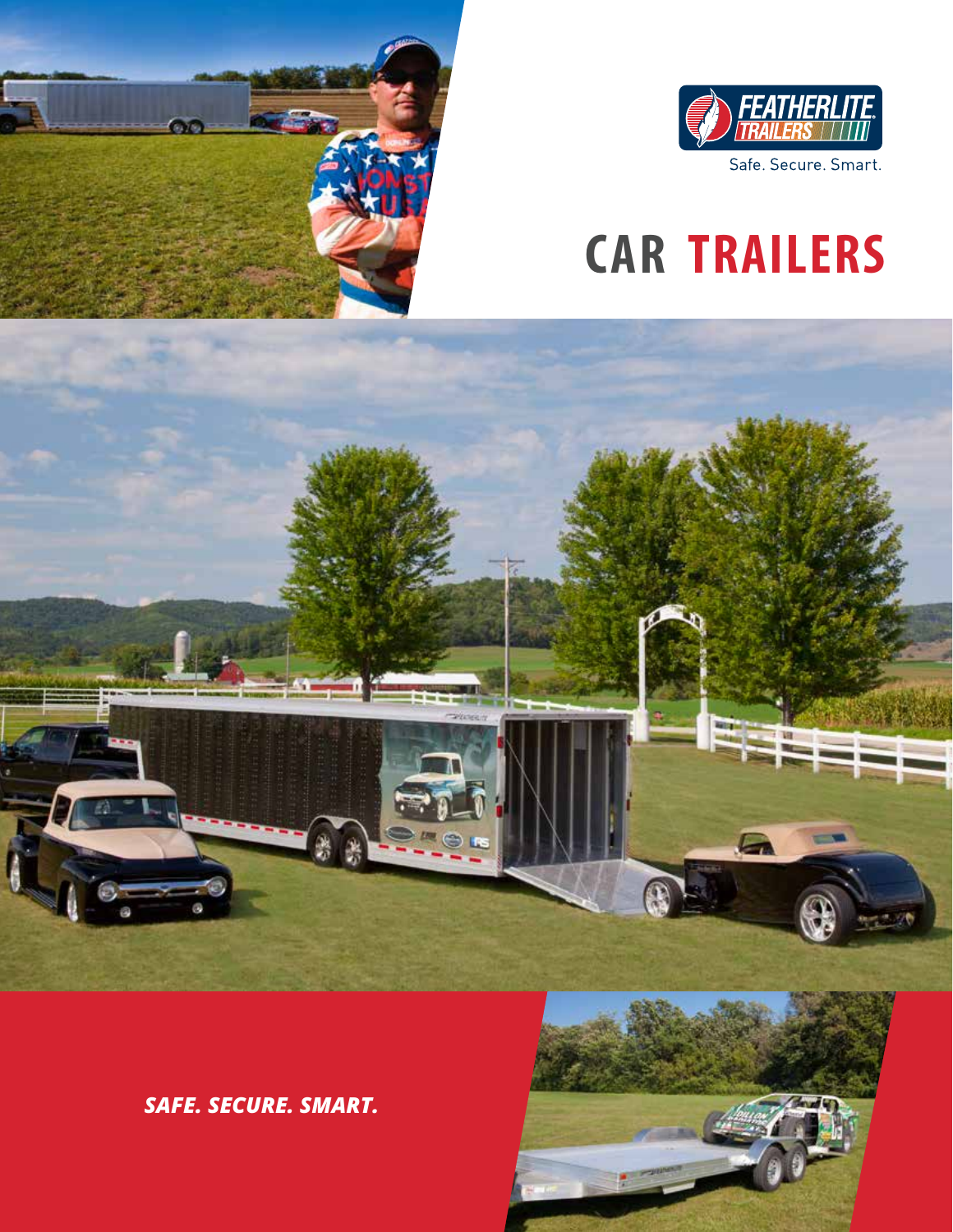### **GET YOUR CAR TO THE SHOW, THE RACE OR ANY BIG EVENT IN**

**THE BEST — an all-aluminum Featherlite car trailer. Easy towing, durable, feature-rich** 

**Featherlites are the first choice of champions and auto enthusiasts everywhere.**





1



on enclosed models are brighter and provide more visibility to others. Plus, they traditionally last longer than conventional lights.

**(B) Heavy-duty crossmembers.** Heavy-duty 4" I-Beams on 12" centers give your trailer added strength and adds to the uni-body design. (on most models) **Premium tires.** Quality Goodyear tires now standard!



**Aluminum floor.** Durability on the outside is also found in the inside with Featherlite's standard aluminum floor. (on most models)

**Pierce and roll.** The pierce and roll system is used in the construction of each Featherlite car trailer roof reducing opportunity for water leakage.

**(D) Wiring harness.** All wires are bundled in a protective jacket, known as the Featherlite wiring harness to protect against wear and tear.

**Cable assists.** The task of getting the ramp down and up is much easier with Featherlite's cable assist rear ramps on enclosed models.

**Aerodynamics.** Featherlite v-noses are designed to be more wind resistant and easier to pull. They are also great looking!

**(C) D tie rings.** Featherlite's D rings are handy to use to tie down cargo.

**Heavy duty tongue.** Extending back to almost the camper door, the trailer tongue offers more strength to the entire trailer.

**(E) Flex Foot ramps** are now standard on open car haulers. A pivoted triangle at the end of the ramps conforms to the ground to make loading and unloading easier, especially on uneven surfaces.

**(F) All-aluminum construction.** Customers report that Featherlite's all-aluminum trailers give them more payload capacity, smoother travel, fuel savings with the lightweight construction and a higher resale value.



#### **GREAT OPTIONS**

Options on Featherlite car trailers include ramp extensions, load lights, a handy toolbox on the front of Model 3110, touchpad key lock and the "Quiet Slide" option!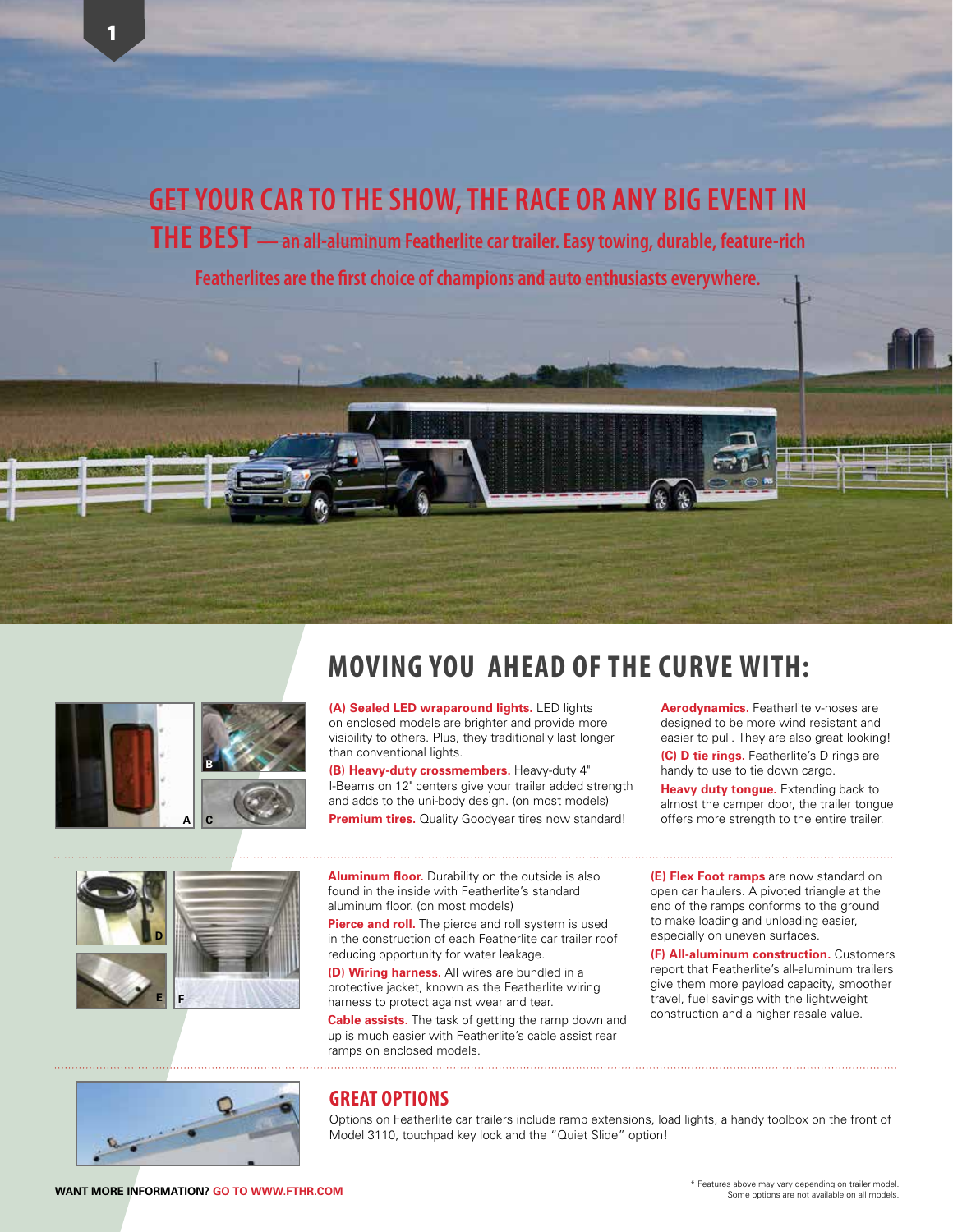# **GOOSENECK CAR TRAILERS**

Featherlite gooseneck car trailers are legendary for stability, versatility and convenience. Featherlite goosenecks provide the option for a longer trailer with additional storage space in the gooseneck and throughout the trailer. The design of an enclosed gooseneck allows for optional custom workshops, living quarters, cabinetry and internal lifts.



2

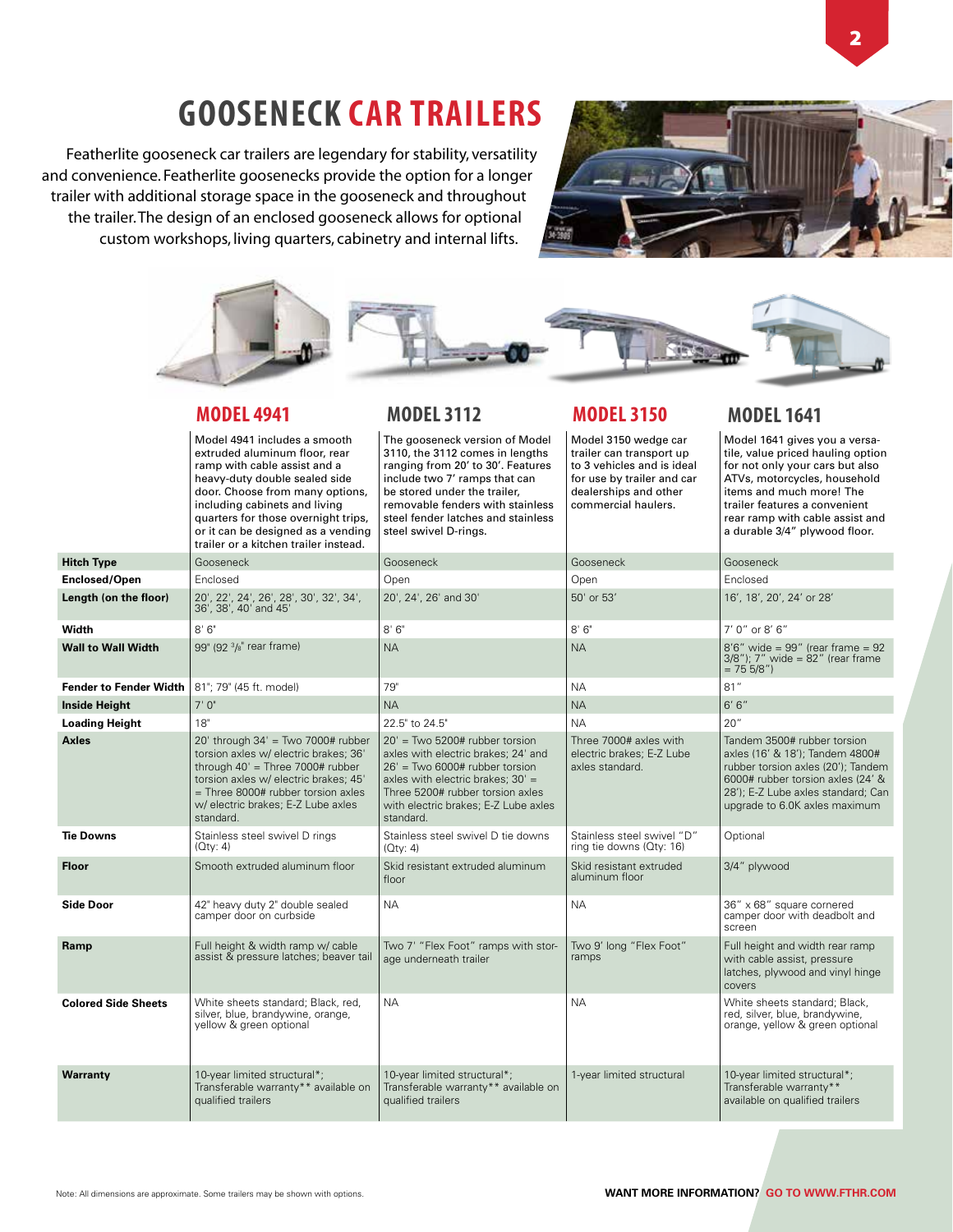

**Want more information?**  Snap this with your smart phone to see a walkaround tour of Model 4926.

### **BUMPER PULL CAR TRAILERS**

Great looking Featherlite bumper pulls are affordable and compact and can be hauled by a wide selection of vehicles including SUVs and motorhomes. Custom workshops, living quarters and cabinetry are available as options in Featherlite's enclosed models.



Model 4926 features a smooth extruded aluminum floor, gravel



**MODEL 4926 MODEL 1611 MODEL 3110**

Model 1611 puts functionality over frills. It features 3/4" plywood floor, and | stainless steel swivel D rings,

Model 3110 open car hauler features underneath the trailer. Options include skid loader edition, air dam and power

| guard and a rear ramp with cable<br>assist. Customization options include<br>cabinets for tools and spare parts,<br>front ramp and dual or tri-colored side<br>sheets, among others. | a rear ramp with cable assist makes<br>loading and unloading a snap.                                                 | removable fenders and ramps that store<br>underneath the trailer. Options include<br>skid loader edition, air dam and power<br>lift package.    |  |
|--------------------------------------------------------------------------------------------------------------------------------------------------------------------------------------|----------------------------------------------------------------------------------------------------------------------|-------------------------------------------------------------------------------------------------------------------------------------------------|--|
| Bumper pull                                                                                                                                                                          | Bumper pull                                                                                                          | Bumper pull                                                                                                                                     |  |
| Enclosed                                                                                                                                                                             | Enclosed                                                                                                             | Open                                                                                                                                            |  |
| 16', 18', 20', 22', 24', 26', 28', 30' & 32'                                                                                                                                         | 12', 14', 16', 18', 20', or 24'                                                                                      | 14', 17' 6", 20', 22' & 24'                                                                                                                     |  |
| 8'6''                                                                                                                                                                                | 7' 0" or 8' 6"                                                                                                       | $14'$ & $17'$ 6" = 8' or 8' 6"; 20', 22' &<br>$24' = 8'6''$                                                                                     |  |
| 99" (92 3/8" rear frame)                                                                                                                                                             | 99" (8'6" wide trailer) or 82 3/8" (7' wide<br>trailer)                                                              | <b>NA</b>                                                                                                                                       |  |
| 81"                                                                                                                                                                                  | 81"                                                                                                                  | $8' 0'' = 73 1/2''$ ; $8' 6'' = 79''$                                                                                                           |  |
| 6' 6''                                                                                                                                                                               | 6'6''                                                                                                                | <b>NA</b>                                                                                                                                       |  |
| 18"                                                                                                                                                                                  | 20"                                                                                                                  | 19"                                                                                                                                             |  |
| 2 rubber torsion axles w/ electric brakes;<br>$16'$ , $18'$ & $20'$ = 3500#; 22' & 24' =<br>4800#; 26'& 28' = 5200#; 30' & 32' =<br>7000#; E-Z Lube axles standard.                  | Tandem 3500# rubber torsion axles (12'-<br>20'): Tandem 4800# rubber torsion axles<br>(24'); E-Z Lube axles standard | 2 rubber torsion axles w/ electric brakes;<br>$14'$ & $17'$ 6" = 3500#; 20' = 4800#; 22'=<br>5200#; $24' = 6000#$ ; E-Z Lube axles<br>standard. |  |
| Stainless steel swivel D rings (Qty: 4)                                                                                                                                              | Optional                                                                                                             | Stainless steel swivel D rings (Qty: 4)                                                                                                         |  |
| Smooth extruded aluminum floor                                                                                                                                                       | 3/4" plywood                                                                                                         | Skid resistant extruded aluminum floor                                                                                                          |  |
| 36" deluxe camper door with deadbolt<br>& screen                                                                                                                                     | 36" X 68" square cornered camper door<br>with deadbolt & screen                                                      | <b>NA</b>                                                                                                                                       |  |
| Full height & width ramp with cable<br>assist & pressure latches; beaver tail;<br>Available with 6'nose option and front<br>ramp (great for snowmobiles)                             | Full height & width rear ramp with cable<br>assist, pressure latches, plywood & vinyl<br>hinge covers                | Two "Flex Foot" ramps with storage<br>underneath trailer (6' long on 14' & 17' 6"<br>& 7' long on 20', 22' & 24')                               |  |
| White sheets standard; Black, red, silver,<br>blue, brandywine, orange, yellow &<br>green optional                                                                                   | <b>NA</b><br>White sheets standard; Black, red, silver,<br>blue, brandywine, orange, yellow & green<br>optional      |                                                                                                                                                 |  |
| 10-year limited structural*; Transferable<br>warranty** available on qualified trailers                                                                                              | 10-year limited structural*; Transferable<br>warranty** available on qualified trailers                              | 10-year limited structural*; Transferable<br>warranty** available on qualified trailers                                                         |  |
|                                                                                                                                                                                      |                                                                                                                      |                                                                                                                                                 |  |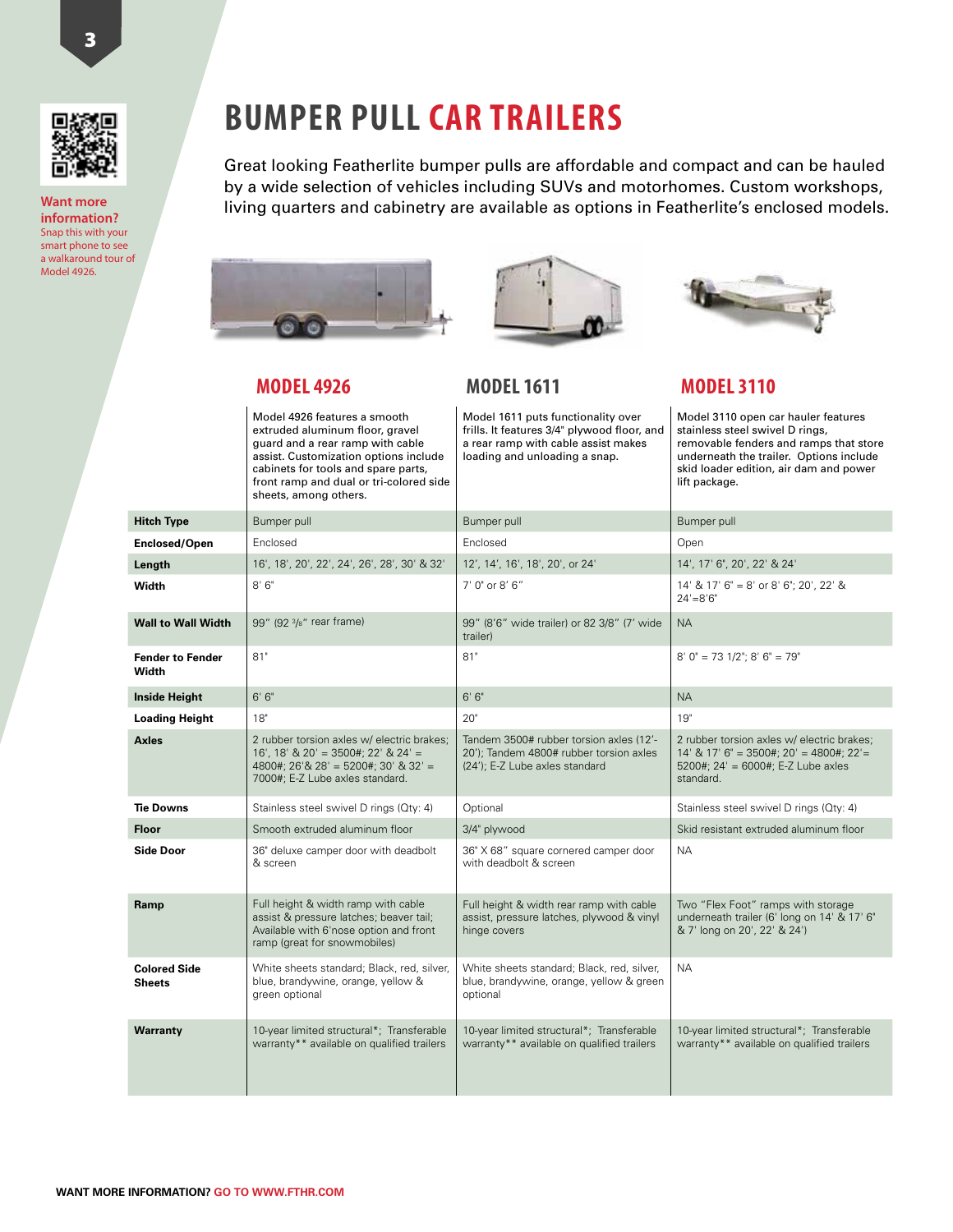### **MODEL 3110** SPECIAL OPTIONS



**DRIVE OVER FENDER** For transporting wider vehicles, including dune buggies, a drive over fender option is available on the 24' Model 3110.



#### **EXTRA WIDTH & SIDE WALLS**

An option for extra width, 82" fender to fender. and full width side walls that are 18 1/2" tall is available to accommodate wider vehicles, including pickups and mid-size equipment.



#### **RAISED DECK WITH BEAVERTAIL**

An optional raised deck with beavertail is available on Model 3110. This configuration better accommodates larger vehicles and equipment.

## **COACH TRAILERS**

Featherlite coach trailers are designed to meet the unique transportation needs of luxury coach owners. Featuring an electric driven internal lift system, Featherlite coach trailers can easily accommodate a car and recreational vehicles such as motorcycles, snowmobiles and ATVs.



#### **MODEL 4953**

Model 4953 features a single cylinder lift that is perfect for motorcycles or a golf cart, while the lower deck is suitable for a car. It has an inside height of 11', a 24' length and an 8'6" width. It features 4 stainless steel swivel D tie downs and airliner track. It also includes a back-up camera, cabinets and mezzanine deck. In addition to a rear ramp, a 58" wide side ramp with door is standard.

### **INTERIORS**

Featherlite offers a wide array of interior options including fabrics, flooring, counter tops, cabinets and much more.



Enjoy your travels with a Featherlite interior equipped with full kitchen, bathroom and entertainment system. Slide-outs expand interior space.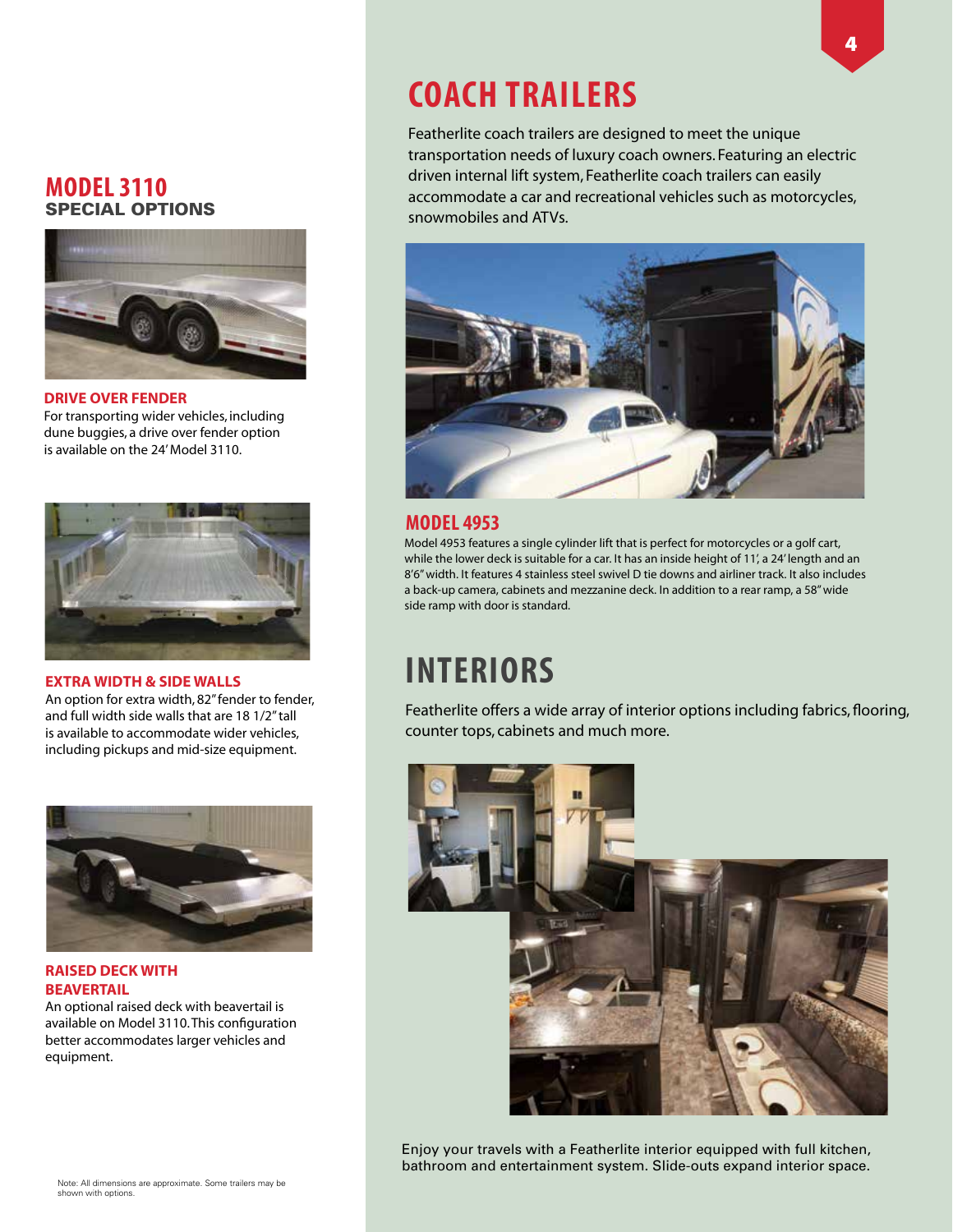

Giving you reliable transportation and safety for your car or other cargo is our focus. That's why Featherlite car haulers are equipped with innovative, safe and convenient features that many other manufacturers offer as options.

#### **Standard Features:**

- :: Skid plate (enclosed)
- :: Thickest frame extrusions (van rail, top rail, rear frame, side posts)
- :: 4" side post hat channel on 16" centers
- :: Unmatched warranty
- :: Side sheets fastened with buck rivets (hold longer than screws or pop rivets) on most models
- :: Cable assist rear ramp on enclosed models
- :: E-Z Lube axles

**Bumper pull aerodyne nose**



- :: Flex Foot ramps on open models
- :: Heavy duty tongue on all bumper pulls
- :: Piano hinged ramp on enclosed models
- :: Swivel "D" tie rings
- :: 81" between fender wells on
- most enclosed models
- :: Extruded aluminum floor on most models
- :: Plus many more!

Features may vary depending on trailer model. Some options shown are not available on all models.



#### **All aluminum construction**



### **COLOR YOUR WORLD**



# **OPTIONS**

If you can imagine it, chances are we can build it for you. Our goal is to provide you with the best car trailer for your particular hauling situation. Pick from these and many more options to customize your car hauler to be the PerfectFit for you.

#### **Popular Options:**

- :: Custom lounges
- :: Nudo® flooring **see A**
- :: Custom work areas **see B**
- :: Extra height
- :: Lined and insulated **see C**
- :: 6' ramp extensions
- :: Exterior colors
- :: Dome lights
- :: Generator package
- :: 2" double seal doors
- :: 110 volt Lighting/Electrical **see C**
- :: Internal lifts
- :: Viewing platforms
- :: Air compressor
- :: Aluminum rims
- :: Aluminum cabinets & butcher block countertops **see B**
- :: Airliner track tiedowns
- :: King pin hitch
- :: Vending doors
- :: Quiet Slide ramps





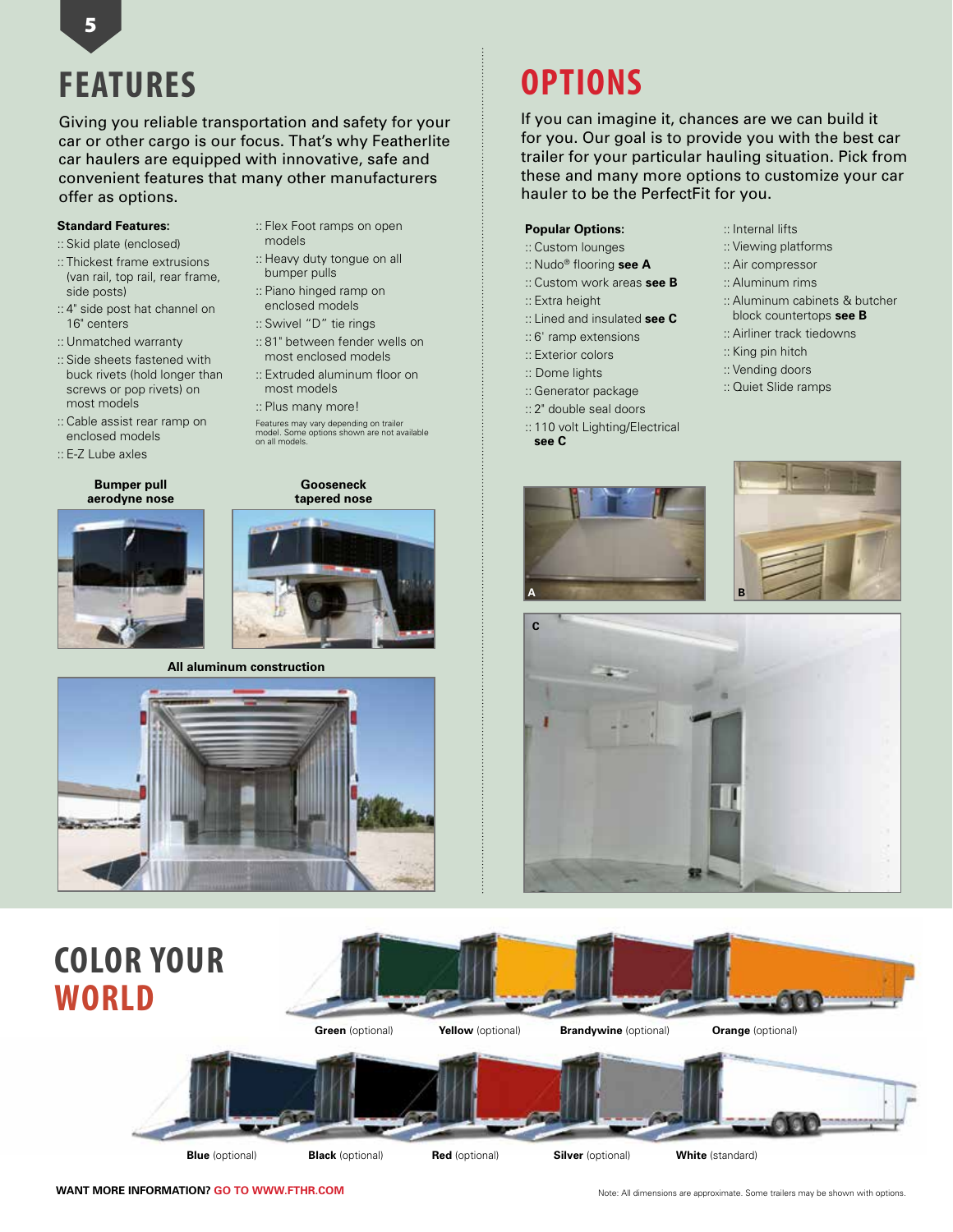

A gravel guard is standard on Model 4926 for extra protection of your trailer from rocks and debris.



Model 4926 shown with optional silver sides, front ramp, raised deck, stainless steel wrap, cabinets, side access door, spare tire and more.



Model 4941 can be customized in a variety of ways, including serving as a living quarters, command center or office trailer.



Model 1611 can be customized as a toy hauler with living

quarters, awnings, graphics and more.



Power lift package is an option on selected lengths of open car haulers Models 3110 and 3112.



Model 4926 is available with a 6" raised height option with 5.5" beavertail.

Provide your cargo with extra protection with an optional aluminum air dam on Model 3110.



Cabinets and workbenches available for storage and work space.



Various options are available for securing your cargo including airliner track or aluminum a-track.